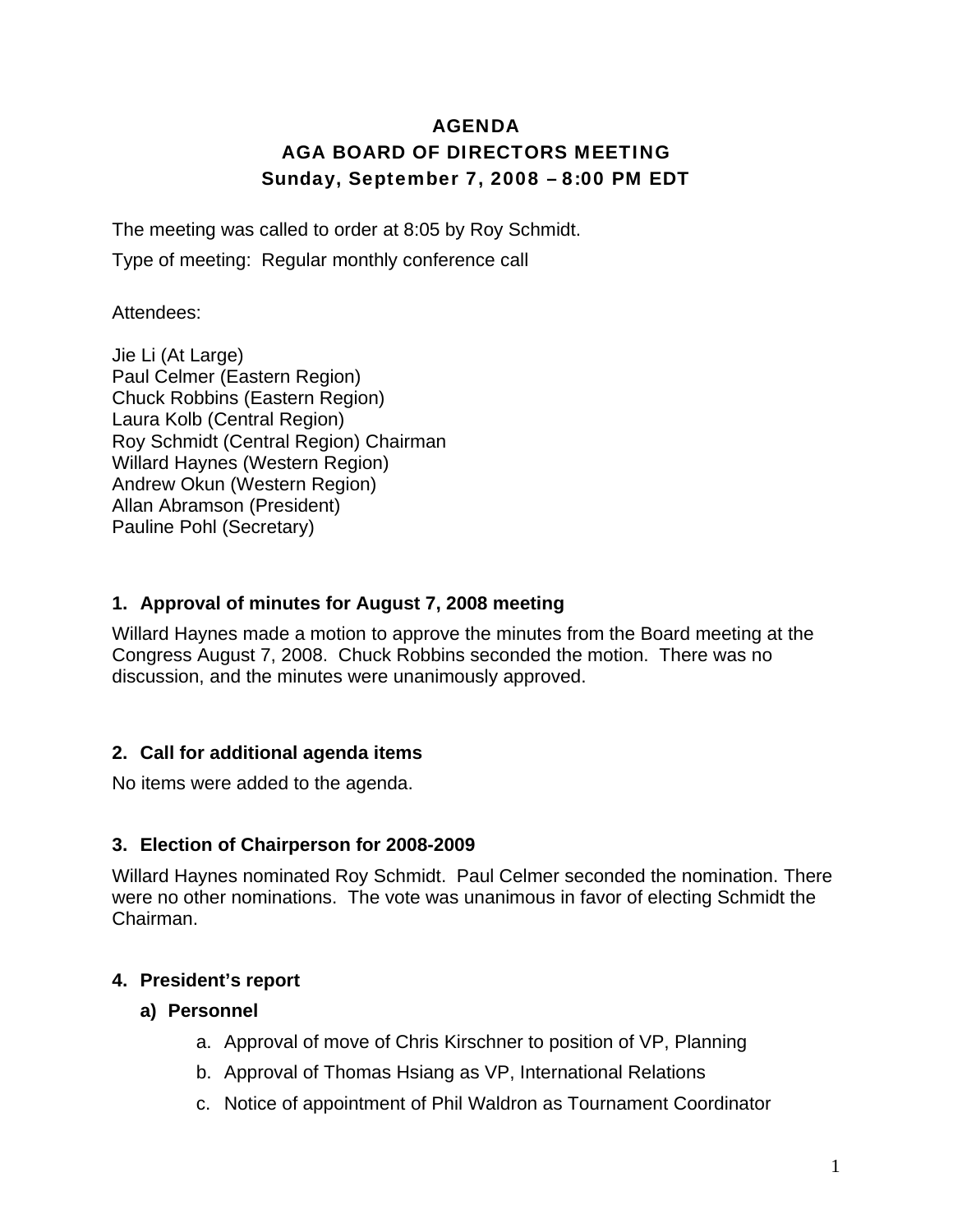- d. Notice of intent to advertise for VP-Services, VP—Operations
- e. Request for the Board to advertise for Executive VP

Abramson asked for approval of the appointments of Kirschner and Hsiang, and notified the Board of the other plans.

Celmer asked if the VP Planning position includes the Congress liaison duties Kirschner has been performing for the past few years. Abramson said no, but Kirschner will continue to do that job until a volunteer comes forward to fill that position. Schmidt asked when the moves would be official. Abramson said immediately upon approval. Okun made a motion to approve the appointments. Kolb seconded the motion. The Board voted unanimously to approve the appointments.

### b) **WMSG visa status**

Abramson reported that the Chinese government has been requesting that an extra form be filled in when travelers report that they will be attending the WMSGs. There have been delays getting copies of the extra form, and he is concerned as the deadline approaches. He hopes the forms can be faxed this week, rather than having to wait for them to go through the mail.

## **c) Call for pledges to appear in EJ**

Abramson reported that he will write an article for the E-Journal asking members to recruit new members to the AGA. He plans to have twice-yearly membership drives similar to what National Public Radio does. Gordon Castanza heard about Abramson's idea for a membership drive and has already attracted five new members since attending the Congress.

## **d) Congress Web Photo Album**

Abramson reported that he would like to start a new tradition of collecting photos from the Congress to make a web album. He will announce this idea in the E-Journal.

## **e) Congress vendor security**

Abramson reported that there has been an alarming amount of losses due to theft from the vendor room at the Congresses over the past few years. He would like to buy a security camera system to help the vendors stop the problem. Haynes said a good 4 camera system with video monitor will probably cost \$600. Abramson said at the next Congress, they will probably provide two vendor rooms, which will give the vendors more room to organize their products and will give them clearer views of what goes on in the room. Schmidt suggested having security at the door checking bags, but agreed it would be difficult especially when the room is crowded following the banquet. Abramson said they may have vendor hours on Sunday next year to cut down on the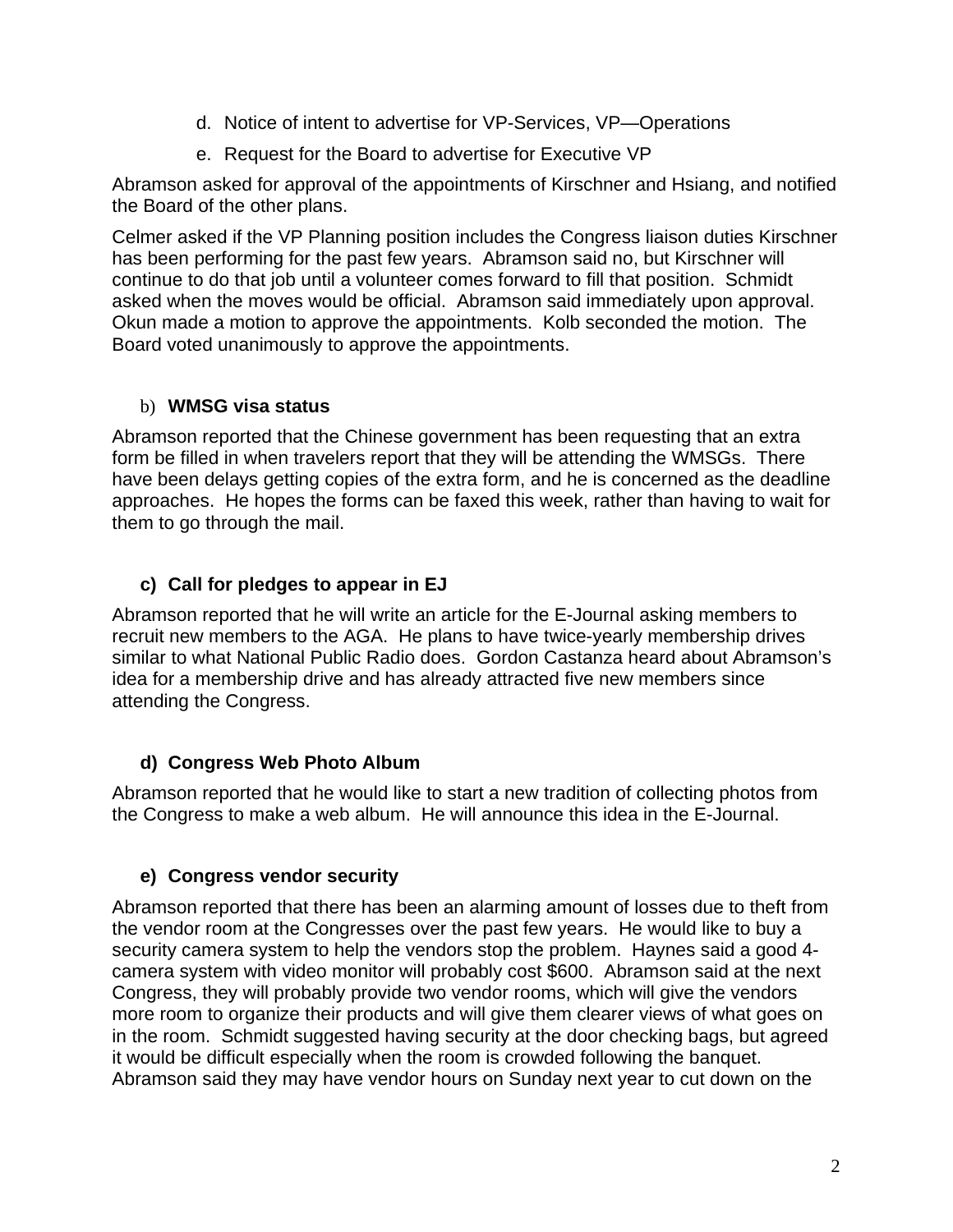crowds. Okun asked if there was any need for Board action at this time, and Abramson said this was just for informational purposes now.

# **f) Congress organization**

Abramson reported that following this year's Congress, director Peter Freedman wrote a memo stating his view that the Congress has grown so large that it is getting unrealistic to have unseasoned local organizers run it each year. He thinks it may be time for more central control by the AGA. Freedman's memo stimulated a great deal of interest and e-mail traffic, and we soon will be able to extract key points and move forward. Allan expects that this process will be evolutionary, with this year providing more support to the local organizers, as we work out the issue of more AGA involvement and control.

Abramson said the new website may be able to handle the registration by next summer.

More central control rather than local organizer control would raise the issue of possibly changing how revenue would be split between local organizers and the national organization. In the past, complimentary attendees have been decided by local organizers. There may be reason to make standard criteria for all Congresses to use.

Abramson suggested having the Policy and Governance Committee (headed by Keith Arnold) look at these two issues and make recommendations. There was consensus among the Board members that this was a good idea. (no formal vote)

# g) **AGA 75th Anniversary Celebration**

Abramson said he'd like to have a celebration of the AGA's  $75<sup>th</sup>$  anniversary in 2010.

## **h) Tournaments**

Phil Waldron (Tournament Coordinator) announced that Eric Lui will be the U.S. representative to the WAGC this year. Thomas Hsiang will be our representative to the Korean Prime Minister's Cup.

Jie Li asked how the determination was made as to who was going to the Korean Prime Minister's Cup? Abramson said Waldron followed the published procedures to determine who was eligible and made the appointment. Schmidt said all of the selection procedures can be found by clicking on the tournament of interest on the following web page:

http://usgo.org/usa/invitational.html

## **i) Introduction to Go Pamphlet for children**

Feng Yun volunteered to help come up with a system to introduce go to children. Paul Barchilon is working with her to set up a process to edit and test brochures to be printed by the AGF.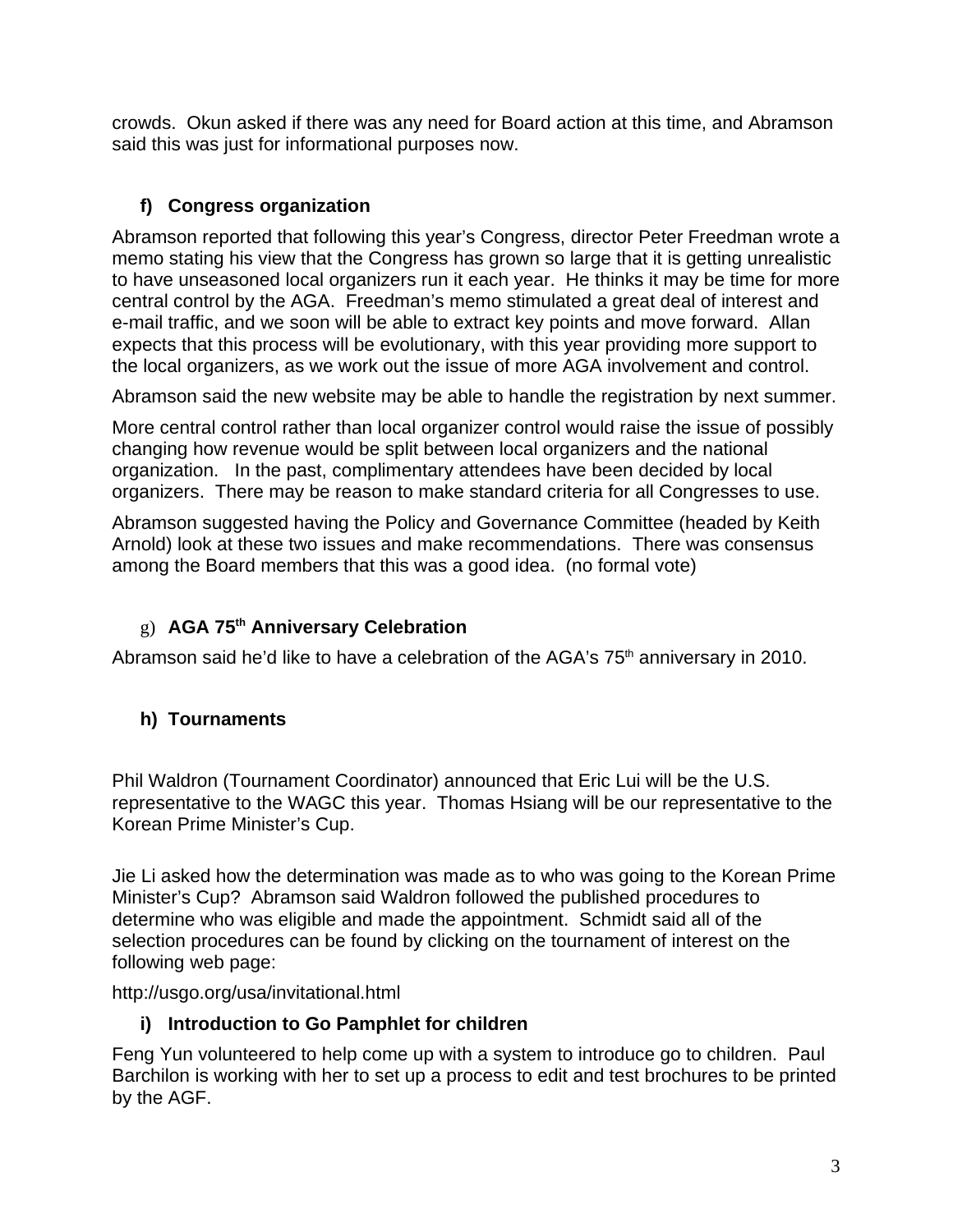## **j) AGA Hall of Fame Web site**

Abramson would like to form a panel of past presidents to make nominations and recommendations to the current president and Board of possible candidates for a new AGA Hall of Fame.

Robbins asked how a Hall of Fame would differ from the Lasker award or other established awards. Abramson said the Hall of Fame would recognize volunteers to the AGA over the years. Robbins suggested this might work as a tool to attract new volunteers. Abramson said a good start would be to make a list of Congress Directors and AGA Presidents to consider.

End of President's Report.

#### 5. **Old Business: Revision of Selection Procedures for International Representation.**

Schmidt reported that there have been a lot of e-mails and discussions over revising the rules for selecting representatives to international tournaments.

Okun asked if these rules are only to select representatives or are to determine who is eligible to represent the U.S. in tournaments. Schmidt said the policy decides both who is eligible and who will be selected. The goal of the policy is to make an open, fair, and inclusive method to choose representatives.

Haynes said this policy only applies to tournaments that do not have their own procedures for selecting participants.

Li clarified that the policy is for tournaments where travel, room, and board expenses are provided by sponsors.

Abramson said the intent of the policy was to apply to all international tournaments, but recognizes that there are differences between major, formal tournaments and smaller, more informal events.

Li asked why the policy requires amateurs to play ten games against high ranking players, but doesn't require the same from professionals. Abramson said it was out of respect to the professionals, because their qualifications have been established and to not require them to take time away from earning their livings as professionals.

Li said the travel to tournament is expensive and he thinks internet games should be rated too. Schmidt said there has been talk of having observers to monitor on-line games to verify that there are no outside references being used. Robbins said players can get most or all of their ten games simply by attending the Congress each year. The original intent of the policy was to help attract players to tournaments so more players can get the chance to play rated games against strong players.

Okun said he is in favor of allowing on-line games to be rated.

Li said his main concern in the policy is the ten-game requirement. Schmidt reported that several professionals (Janice Kim, Feng Yun, James Kerwin, Ming-jiu Jiang, Jujo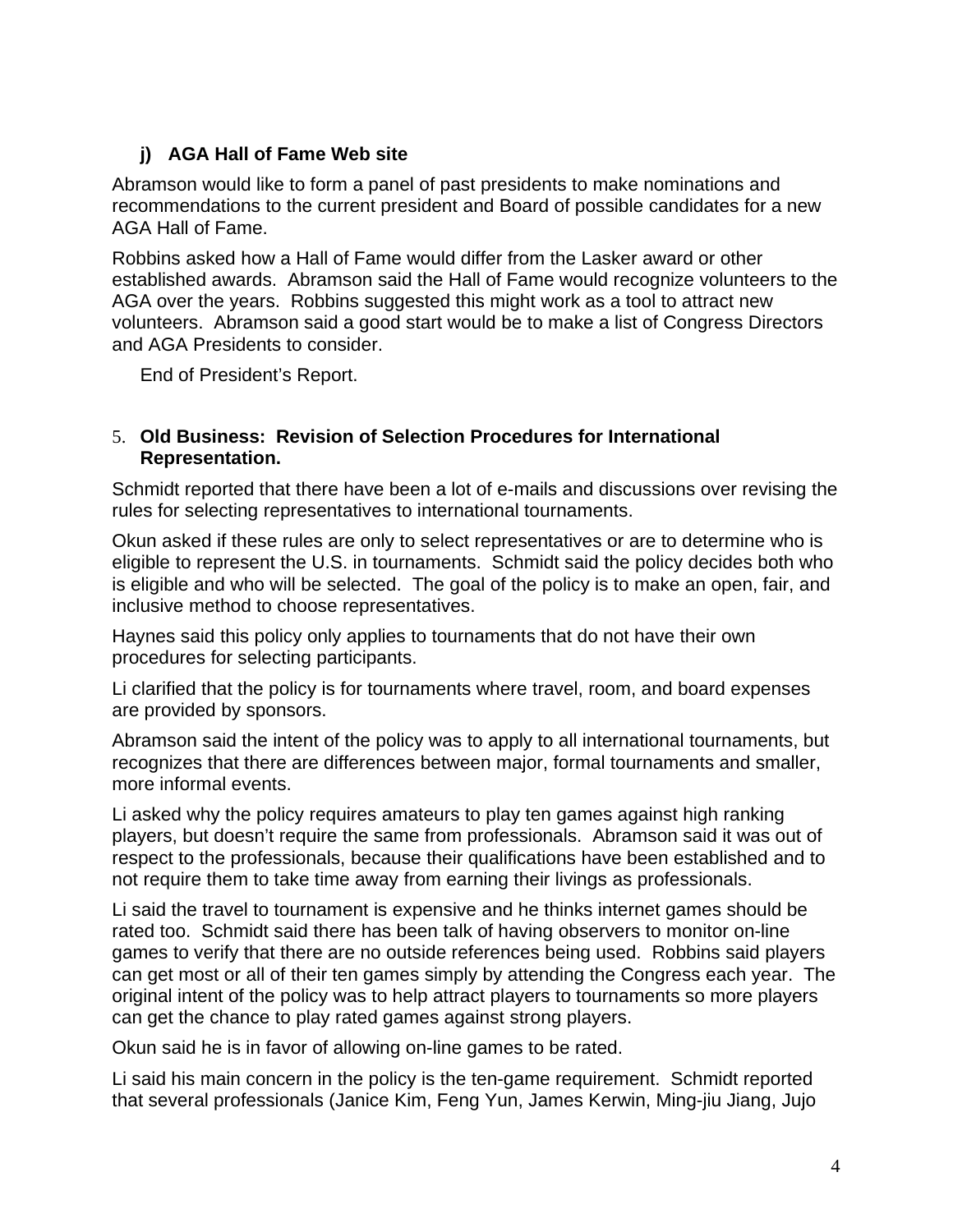Jiang, etc.) have said the two tournament limit per year is confusing and unfair. Since some qualification tournaments may span several weeks or months, it's difficult to determine if someone is eligible, because another tournament may be decided in the middle of the qualification process, and the player may not be eligible by the time they win the qualification tournament. Haynes said the original intent of the rule was to "spread the wealth" and allow more players to compete internationally. The Fujitsu qualification rounds happen the year before the tournament, and you may not be eligible to play in the qualification tournaments even if you would be eligible by the time the actual tournament happens, so it raises confusion.

Okun proposed sending this task to Waldron and Arnold to rework. Haynes seconded the motion. The Board voted unanimously to have the committee rework the policy.

### **6. New Business**

### **a. Clarification of WAGC Procedures**

Phil Waldron sent a .pdf file explaining his problems. It's unclear to him whether the requirement of "continuous, full AGA membership for one year" refers to the period before going to represent the AGA or whether it's while they are accumulating the points.

Haynes said that although it is possible to come off the street and earn points, it's more likely that the points would be accumulated over a period of time. Schmidt said that leaving the wording of a "significant lapse in membership" is vague, and there should be consistent enforcement of the policy. Abramson said the residency requirement is six months, so maybe the same number of months should be used to consider a lapse in membership significant. Haynes said that is way too long to allow a lapse in membership and once a member starts earning qualification points they should have to maintain their membership to avoid having them dropped. Abramson asked if there was consensus among the Board that three months of a lapse should be the maximum. The Board agreed that three months is a reasonable period of time. Kolb made a motion to have Waldron update the policy to reflect the three month rule. Okun seconded the motion. The Board voted unanimously to have Waldron update the policy. Abramson asked if we want Waldron to look at the ten-game limit too, and Li and Kolb said yes.

## **b. Status of Rank Certification Initiative**

There was a final draft from the committee in September 2007. There hasn't been activity since then. Okun was on the committee, and he said the initiative was approved and we were waiting for it to be implemented. The question now is how to get it moving. Okun said Chris Kirschner was the last one working on getting it implemented. There was discussion about how low the sigma needs to be before the rank certificate could be issued. The new members on the Board thought the certificate should be issued immediately upon reaching a rank.

Abramson said the purpose of the certificates is to give encouragement to players who work hard to improve. At the kyu level, the statistical standards should be lowered or